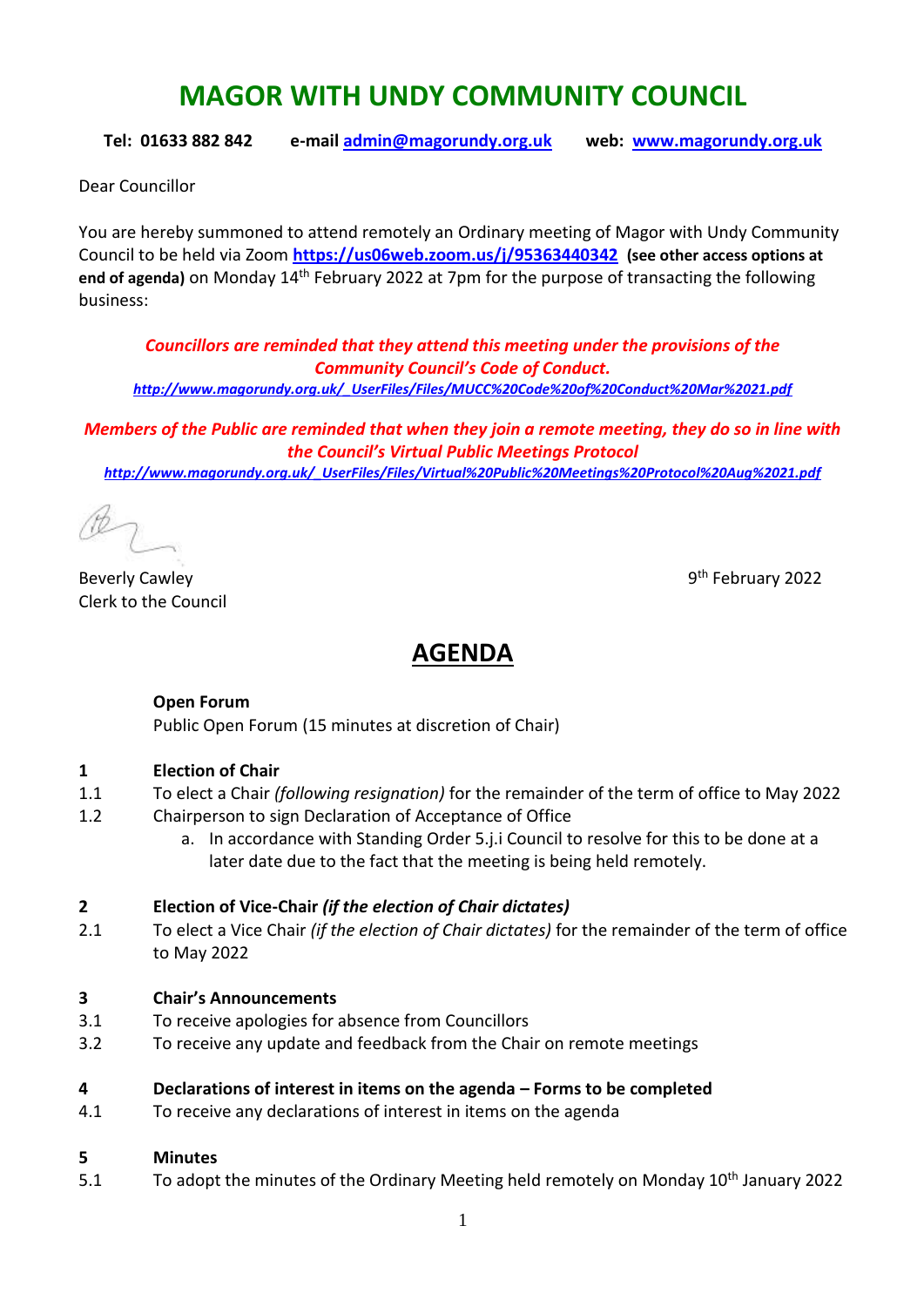- 5.1.a Chair to sign the minutes
- 5.2 To adopt the minutes of the Extraordinary Meeting held remotely on 13<sup>th</sup> January 2020
- 5.2.a Chair to sign the minutes
- 5.3 To adopt the minutes of the Extraordinary Meeting held remotely on 24<sup>th</sup> January 2020
- 5.3.a Chair to sign the minutes

# **6 Finance**

- 6.1 To confirm the Bank Reconciliation of the Council's Bank Accounts to 31<sup>st</sup> January 2022
- 6.2 To note and accept list of amounts paid and banked during January 2022

# **7 Grants**

- 7.1 To consider payment of ground maintenance grants for the churchyards of St Mary's Magor and St Mary's Undy of £1000 each as per monies set aside in the 2021-2022 budget - *under Local Govt. Act 1972 s214 (6)*
- 7.2 To consider payment of a contribution/grant to the Monmouthshire County Citizens Advice Bureau of £3000 as per monies set aside in the 2021-2022 budget - *under LGA 1972 s.142.*

# **8 Correspondence**

8.1 To note that miscellaneous correspondence had been emailed direct to Members as appropriate.

# **9 Casual Vacancy**

- 9.1 To note that due to the timing of the Councillor's resignation, in relation to the May 2020 local elections, an election will not be held to fill the vacancy.
- 9.2 To note and consider the option available, to Co-opt a person to fill the vacancy for the next 2 months, and agree any action.

# **10 Boundary Changes**

- 10.1 To note that with effect from the 5<sup>th</sup> May, 2022 'Magor with Undy Community Council' will become 'Magor with Undy Town Council' following the recommendation made by Monmouthshire County Council *(under LGA 1976 s.76)* in the boundary changes, and the subsequent Order issued by Welsh Government ' The Monmouthshire (Communities) Order 2022'
- 10.2 To ratify the changes, declaring the transition from Community Council to Town Council as from the 5<sup>th</sup> of May 2022, (under the LGA 1972 s.245B) and confirming that as from 5<sup>th</sup> May 2022 a Town Mayor will be elected by Council in preference to a Chair.
- **11 Planning - View applications at** <http://www.monmouthshire.gov.uk/planning>
- 11.1 To consider:
- 11.1.a **DM/2021/02069** Infill of existing covered area and repositioned entrance door to surgery. Minor alterations to window and door fenestration - Dorset House, Brassknocker Street, Magor
- 11.1.b **DM/2022/00014 -** To build a garden room on the side of our house which would be approx 2.5m x 4.5m. The building will be majority non-combustible material and very safe/ modernised. Primarily made of timber and steel structure with composite cladding - The Meadows, West End, Undy
- 11.2 To note Mon CC weekly new and decided planning lists <https://www.monmouthshire.gov.uk/planning-3/weekly-planning-lists/>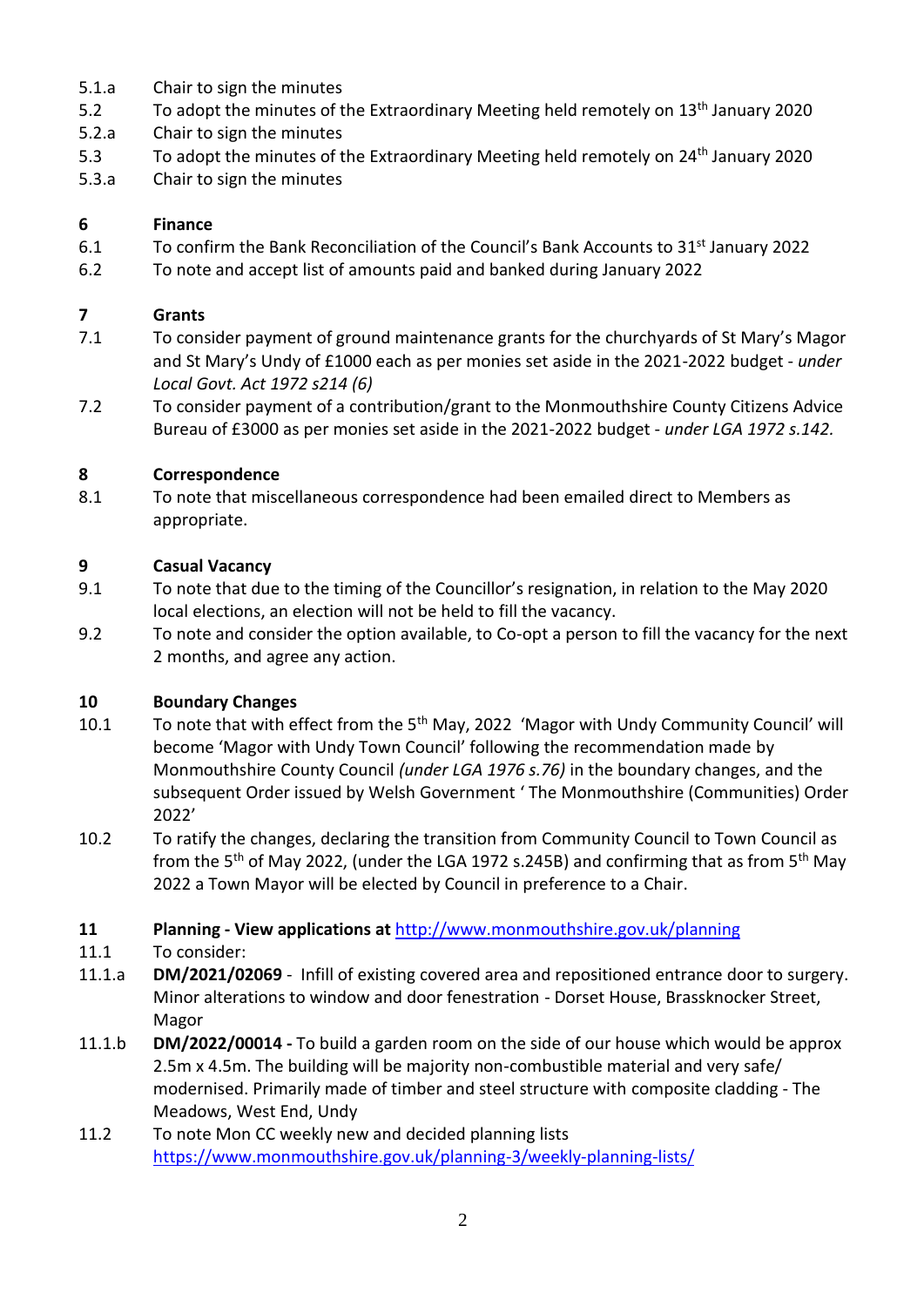# **12 Exclusion of Press & Public Under Section 1 (2) of the Public Bodies (Admission to Meetings) Act 1960**

To consider exclusion of the Press and Public to the following agenda item pursuant to section 1(2) of the Public Bodies (Admission to Meetings) Act 1960 as *some of* the business to be transacted is considered confidential, the disclosure of which would be prejudicial

# **13 Staffing**

- 13.1 To agree the detail of the clerk recruitment (as discussed at the workshop on 31st January and  $7<sup>th</sup>$  February 2022) and agree any actions.
	- i. Advertisement
	- ii. Job Description & Person Specification
	- iii. Commissioning of a Recruitment Company to carry out the recruitment

# **14 Covid-19 Day of Remembrance – 23 March 2022**

14.1 To note a request from a member of the public asking whether the Council will once again consider remembering those of the community who lost family and friends to Covid-19. By lighting up the War Memorial in yellow.

#### **15 Working Groups**

# 15.1 **Brewery Working Group**

15.1.a To note that Cllr Carole Hopkins has resigned from the Brewery Working Group and consider and/or agree the appointment of a replacement Councillor

# 15.2 **Queen's Platinum Jubilee Working Group**

- 15.2.a To receive a report from the working group, and agree any recommendations.
- 15.2.b To receive an update from the clerk in respect of purchasing the Sessile Oak Trees and agree any actions.
- 15.2.c To note that 'Crafty Together' are interested in 'Yarn Bombing' Magor Square for Easter and the Queen's Platinum Jubilee and are seeking Council's approval to proceed.

#### 15.3 **MUGA Working Group**

15.3.a To receive a report from the working group and agree any actions

#### **16 Consultations**

16.1 The Welsh Government: - The Local Government and Elections (Wales) Act 2021: Draft Statutory Guidance for Community and Town Councils (closes 17/03/22) Local Government [and Elections \(Wales\) Act 2021: Community and Town Councils statutory guidance](https://eur01.safelinks.protection.outlook.com/?url=https%3A%2F%2Fgov.wales%2Flocal-government-and-elections-wales-act-2021-community-and-town-councils-statutory-guidance&data=04%7C01%7CTim.Donegani%40gov.wales%7C6e9dcaa8cbe6407f475b08d9c07ff061%7Ca2cc36c592804ae78887d06dab89216b%7C0%7C0%7C637752477982030045%7CUnknown%7CTWFpbGZsb3d8eyJWIjoiMC4wLjAwMDAiLCJQIjoiV2luMzIiLCJBTiI6Ik1haWwiLCJXVCI6Mn0%3D%7C3000&sdata=jAe1JMc37NgDAYhmPZoF80LkNbWaND1m5UQ3vZeWBaU%3D&reserved=0)  [GOV.WALES](https://eur01.safelinks.protection.outlook.com/?url=https%3A%2F%2Fgov.wales%2Flocal-government-and-elections-wales-act-2021-community-and-town-councils-statutory-guidance&data=04%7C01%7CTim.Donegani%40gov.wales%7C6e9dcaa8cbe6407f475b08d9c07ff061%7Ca2cc36c592804ae78887d06dab89216b%7C0%7C0%7C637752477982030045%7CUnknown%7CTWFpbGZsb3d8eyJWIjoiMC4wLjAwMDAiLCJQIjoiV2luMzIiLCJBTiI6Ik1haWwiLCJXVCI6Mn0%3D%7C3000&sdata=jAe1JMc37NgDAYhmPZoF80LkNbWaND1m5UQ3vZeWBaU%3D&reserved=0)

#### **17 Councillor Motions**

#### 17.1 **Cllr Raggett**

17.1 *Motion: -* That this Council design and pay for two advertising banners on the B4245 to encourage people in to the Magor Square to use the local shops, businesses and Post Office – subject to approval from Mon CC Highways Department *(paper attached)*

# 17.2 **Cllr Taylor** *(in two parts)*

17.2.a Motion: - that the matter resolved at the Community Council Ordinary Meeting on  $13<sup>th</sup>$ September 2021 and recorded in Minute No 124.1 "*To purchase two sessile oaks, (subject to quotes to be provided at the Extraordinary Meeting of 27/09/21) to be planted at the MUGA field and Common-y-coed plantation and for two appropriate plaques to be purchased."* should be re-considered/reversed. (attached)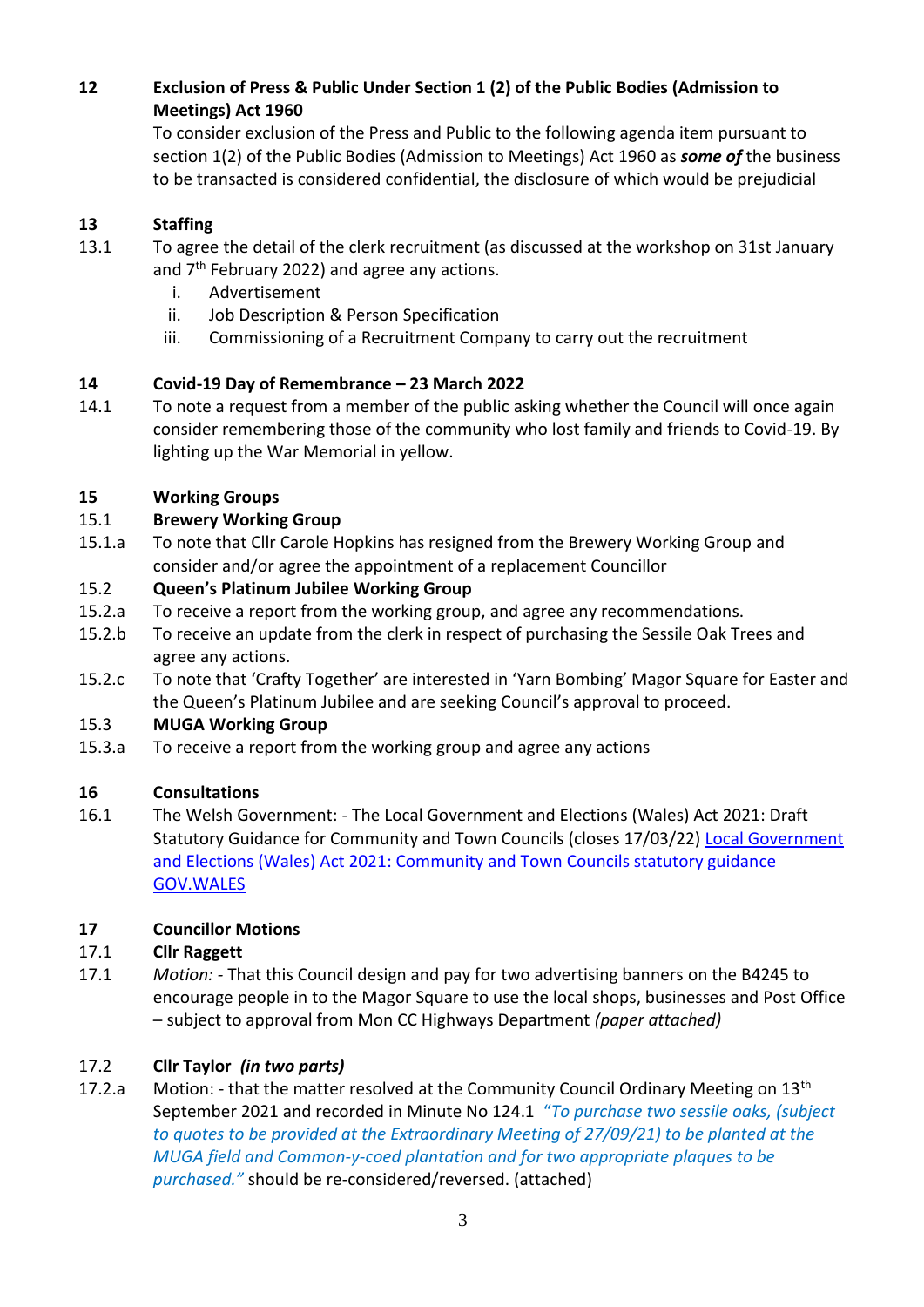17.2.b Motion: - That as Common-y-Coed Plantation will be lost to Rogiet Community Council under the boundary reconfiguration in May. I therefore propose that we provide the Oak tree originally proposed for Common-y-Coed Plantation to the MUCH group to plant on the 3 fields site and that we do not invest any further in Common-y-coed Plantation.

# 17.3 **Cllr Taylor**

17.3.a Motion:- That as Common-y-Coed Plantation will be lost to Rogiet Community Council, I propose that any residual funds allocated to a Common-y-Coed Plantation budget heading should be reallocated and vired into the village improvement fund and no further work should be conducted to Common-y-Coed Plantation by Council without express resolution based on a clear rationale.

# **18 Magor Post Office – possible closure.**

18.1 To receive a presentation from Cllr Taylor regarding the possible closure of Magor Post Office, and consider any actions that Council can take to assist the Post Office

# **19 Village Improvements**

#### 19.1 **Village Maps:**

19.1.a To note feedback from the Clerk and agree any actions required.

#### 19.2 **Welcome Signage**

19.2.a To note feedback from the Clerk and agree any actions required

#### 19.3 **Finger Posts**

19.3.a To receive feedback from the Clerk and agree any actions required.

#### **20 Policies**

- 20.1 To note and confirm/ratify changes to the Council's 'Recruitment and Selection Policy' as agreed 10/01/22 Min No. 228.1
- 20.2 To reconsider the 'Virtual Meetings' Protocol following a complaint from a member of the public, and agree any actions and/or changes.

#### **21 Summer & Winter Planting**

21.1 To consider and agree a plan (specification) for succession planting, maintenance and watering throughout Magor with Undy and agree any actions

# **22 Reports**

- 22.1 Councillors
- 22.1.a Flooding: To receive any written reports in respect of flooding issues in the area, and agree any actions required. *(subject to receipt of papers)*
- 22.1.b Village Assessment: To receive any written reports in respect of the Village assessment and monitoring *(subject to receipt of papers)*
- 22.1.c To receive any activity reports from Councillors *(subject to receipt of papers)*
	- *i.* Greentop Events Street Markets Cllr Crook
- 22.1.d To receive any other reports from Councillor representatives on outside bodies *(subject to receipt of papers)*

#### **23 Meeting Dates**

- 23.1 Extra-Ordinary Meeting  $-28$ <sup>th</sup> February 2022 at 7pm
- 23.2 Ordinary Meeting  $-14$ <sup>th</sup> March 2022 at 7pm